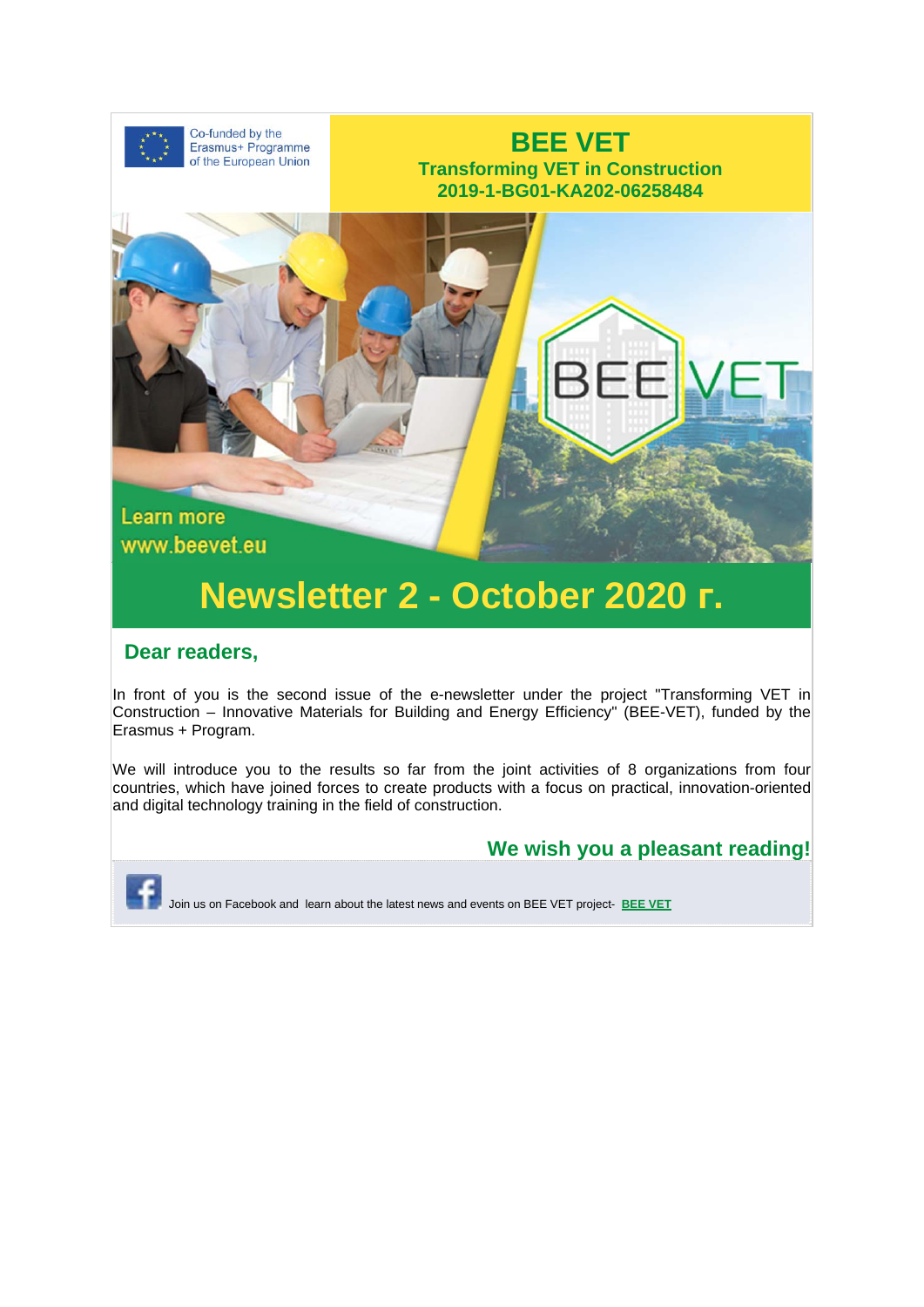



### **The First Draft Version of BEEVET Digital Toolkit is ready**

The main aim of the BEEVET Digital Toolkit is to support VET students/trainees with a comprehensive digital training tool on new and innovative materials and technologies used in the construction sector.

The toolkit includes an Introduction to energy efficiency and training materials in the following 11 topics:

Topic 1. Thermal insulation

Topic 2. Internal plasters

Topic 3. Plastering

Topic 4. Extreme Covers

Topic 5. Screeds

Topic 6. Waterproofing

Topic 7. Masonry solutions

Topic 8. Products for gardens and landscapes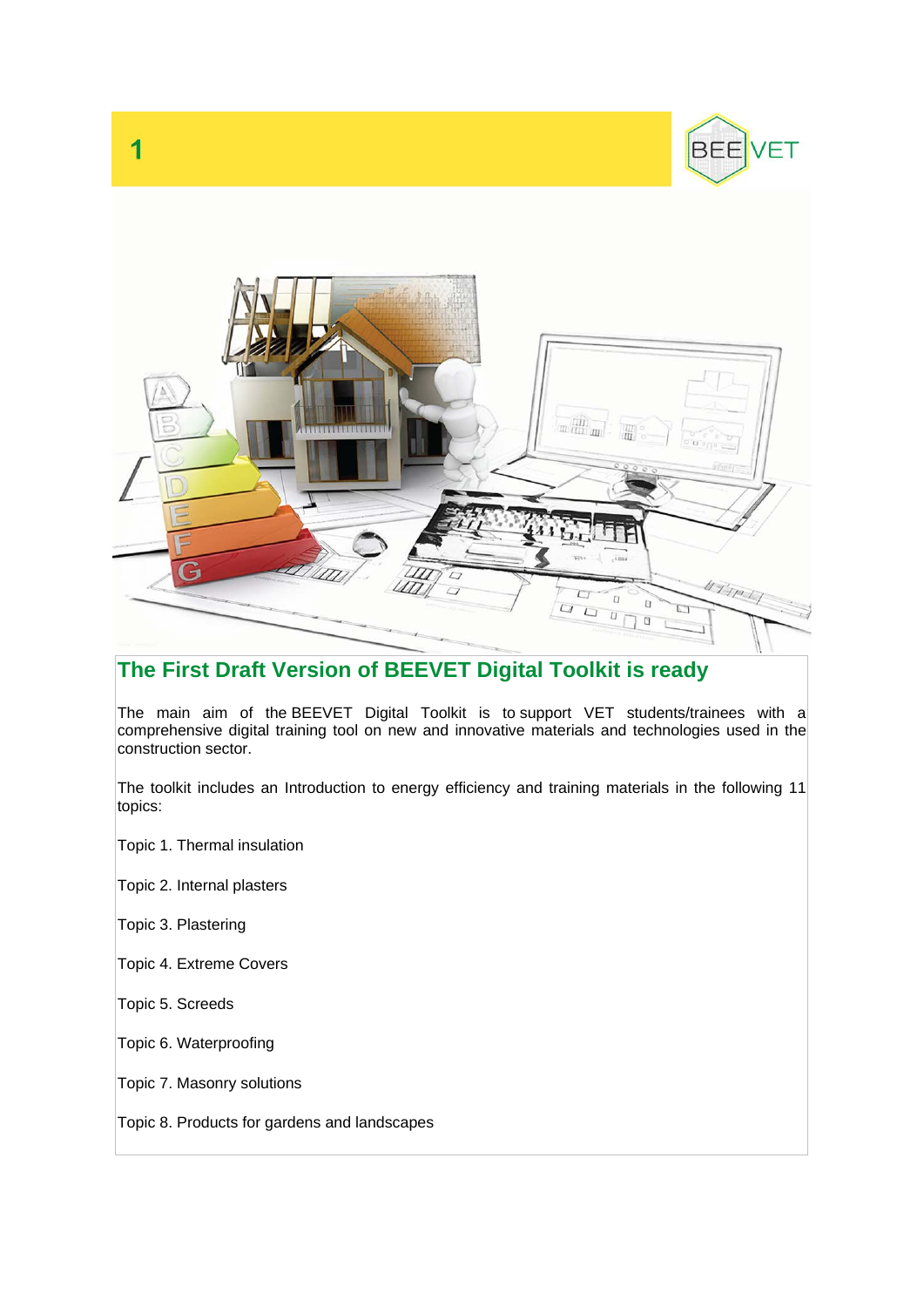Topic 9. Renovation, restoration

Topic 10. Roofing

Topic 11. Waterproofing of pipes

Each topic contains a theoretical part, practical exercises and a test for self-assessment of knowledge. The theoretical content is enriched with video materials and presentations.

The content on each of the topics will be evaluated and tested, after which it will be available for use on the project website www.beevet.eu.

The training materials are practically oriented with a focus on using of green, sustainable and energy efficient building materials and resources (BEE-VET) in Construction.

They can be an additional source of information for the upper secondary VET students complementing the existing training materials (textbooks). VET students and teachers would be able to use it in class thus acquiring useful knowledge on best practices in the construction sector (incl. innovations introduced and ongoing R&D activities).

More information about the project and other intellectual products to be developed, you can see at www.beevet.eu.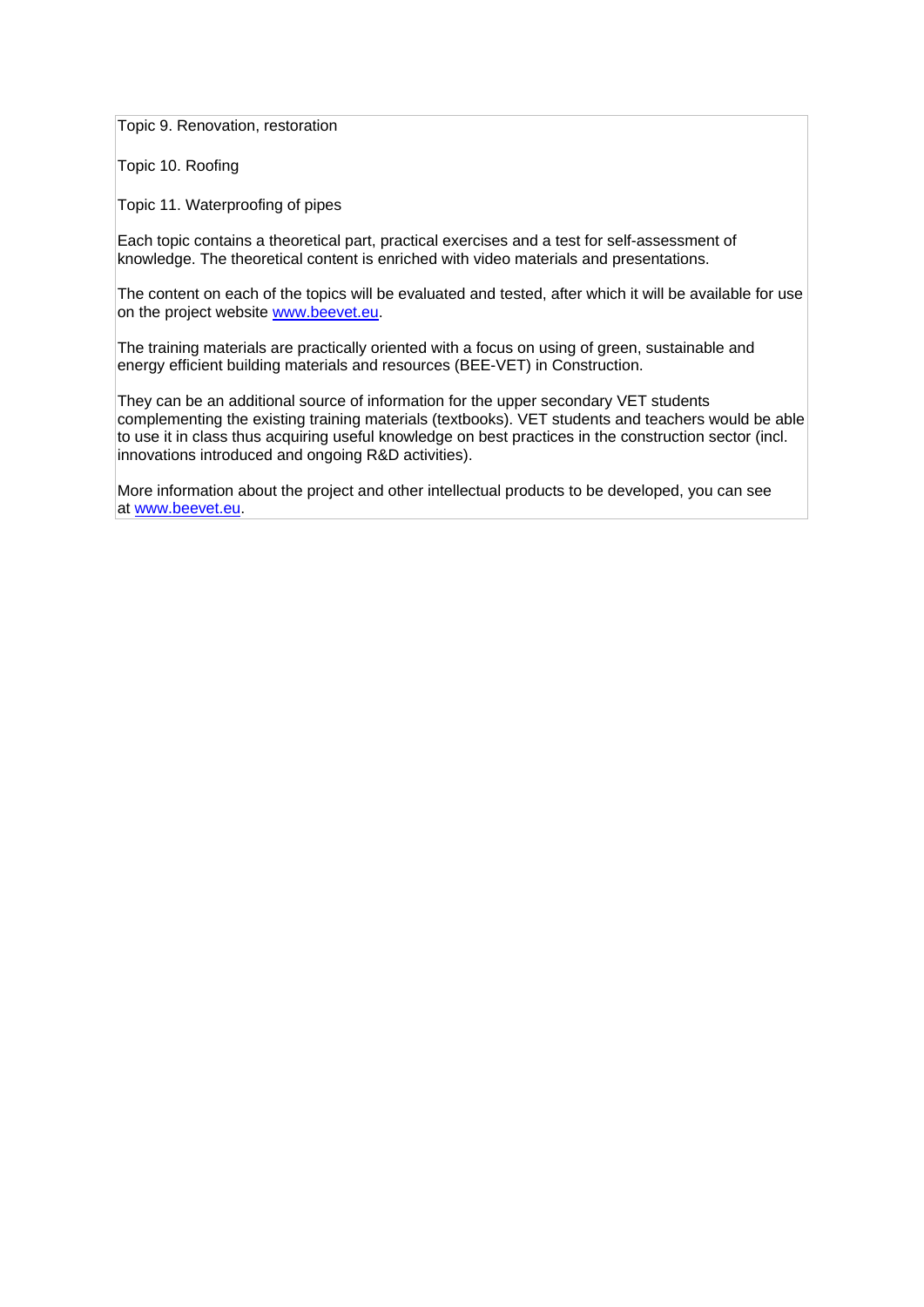

#### International Project Meeting under the project "Transforming VET in Construction – Innovative Materials for Building and Energy Efficiency" (BEE-VET) in a digital environment

On 15.10.2020 was held an International Project Meeting under the project 2019-1-BG01-KA202- 062584 "Transforming VET in Construction – Innovative Materials for Building and Energy Efficiency" (BEE-VET), funded by Erasmus + Program, Key Action 2 Cooperation for innovation and the exchange of good practices in the vocational education and training.

Due to the COVID pandemic, the meeting took place in a digital environment through the ZOOM platform. It was attended by representatives of each of the eight organizations, partners in the project – publisher for professional literature RAABE Bulgaria; Sofia High School of Architecture, Civil Engineering and Geodesy "Hristo Botev"; a leading manufacturer of building materials BAUMIT Bulgaria Ltd.; Austrian University of Applied Sciences FH JOANNEUM; Vocational Training Center from Turkey ORTAKOY 80.YIL MESLEKI VE TEKNIK ANADOLU LISESI; a company for the production of thermal insulation ERDEMLER SOGUTMA AS – Turkey; Vocational School of Civil Engineering, Architecture and Geodesy - Slovakia and Slovak publishing house EXPOL PEDAGOGIKA.

During the meeting an overview of the implemented activities so far was made, the schedule of the planned meetings and trainings was updated; issues and deadlines concerning the implementation of the next planned activities were discussed.

More information about the project can be found at: www.beevet.eu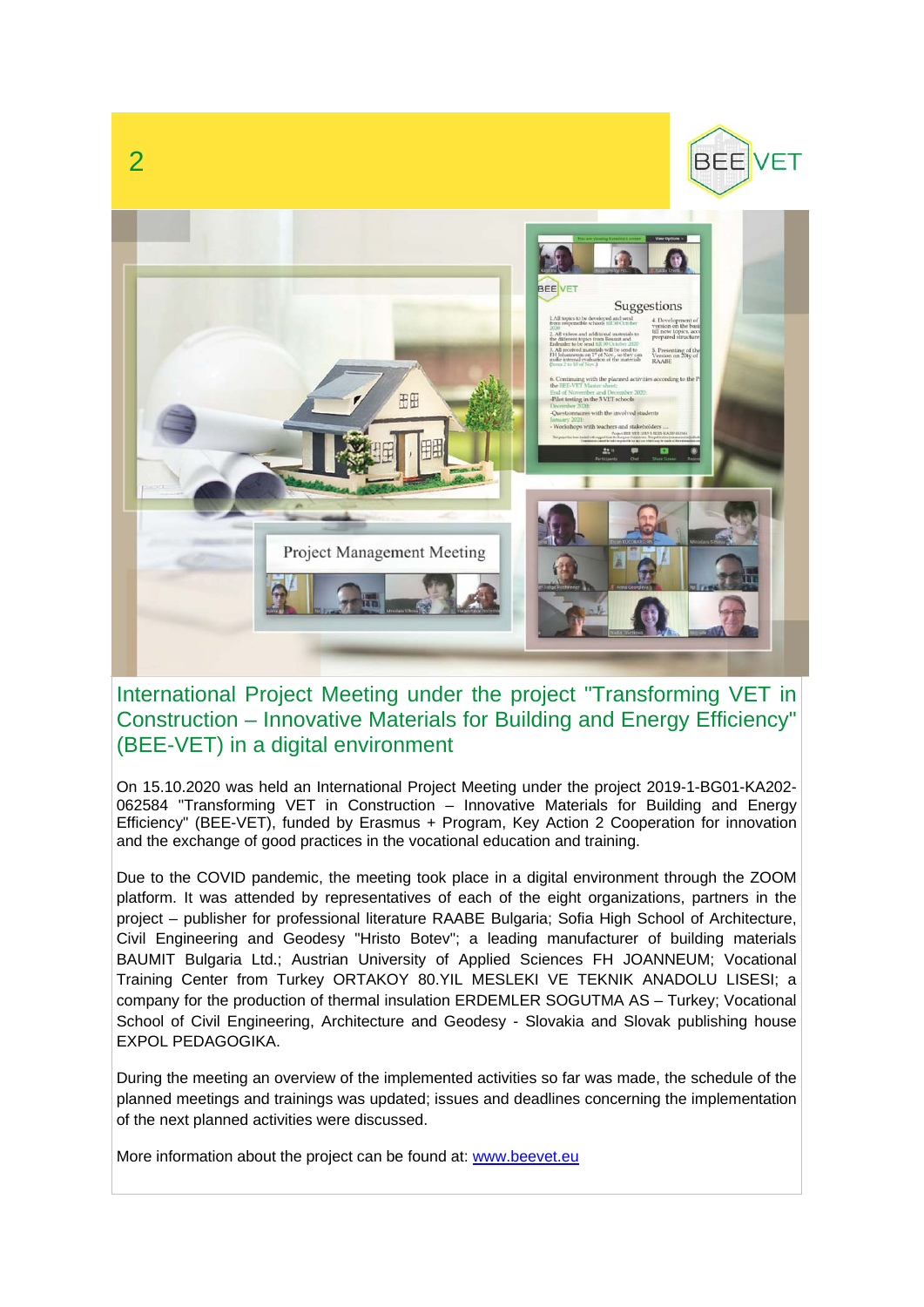



#### **Project of Sofia High School of Architecture, Civil Engineering and Geodesy "Hristo Botev" is nominated for the VET Excellence Awards 2020**

The project "Reconstruction of existing buildings into energy ones" of Sofia High School of Architecture, Civil Engineering and Geodesy "Hristo Botev", funded by Erasmus + Program, Key activity 1 "Educational mobility for citizens", sector "VET" is nominated for the VET Excellence Awards 2020.

Within the project, aimed at adapting VET to innovation and technological development, teachers and students from SGSAG "Hristo Botev" took part in various mobility for training purposes, developed models, games and other materials related to energy efficiency, that can be used in school lessons.

The VET Excellence Awards highlight best practice and recognise excellence in Vocational Education and Training (VET) all over Europe. By showcasing the best examples of VET, they provide visibility and recognition for good work and motivate individuals and organisations that work in the field of VET.

Online voting is open now and will run until November 10, 2020 at https://ec.europa.eu/eusurvey/runner/VETExcellenceAwards2020.

Тhe winners will be announced on 13th of November during the European Vocational Skills Week Closing Ceremony by Mr. Nicolas Schmit, European Commissioner for Jobs and Social Rights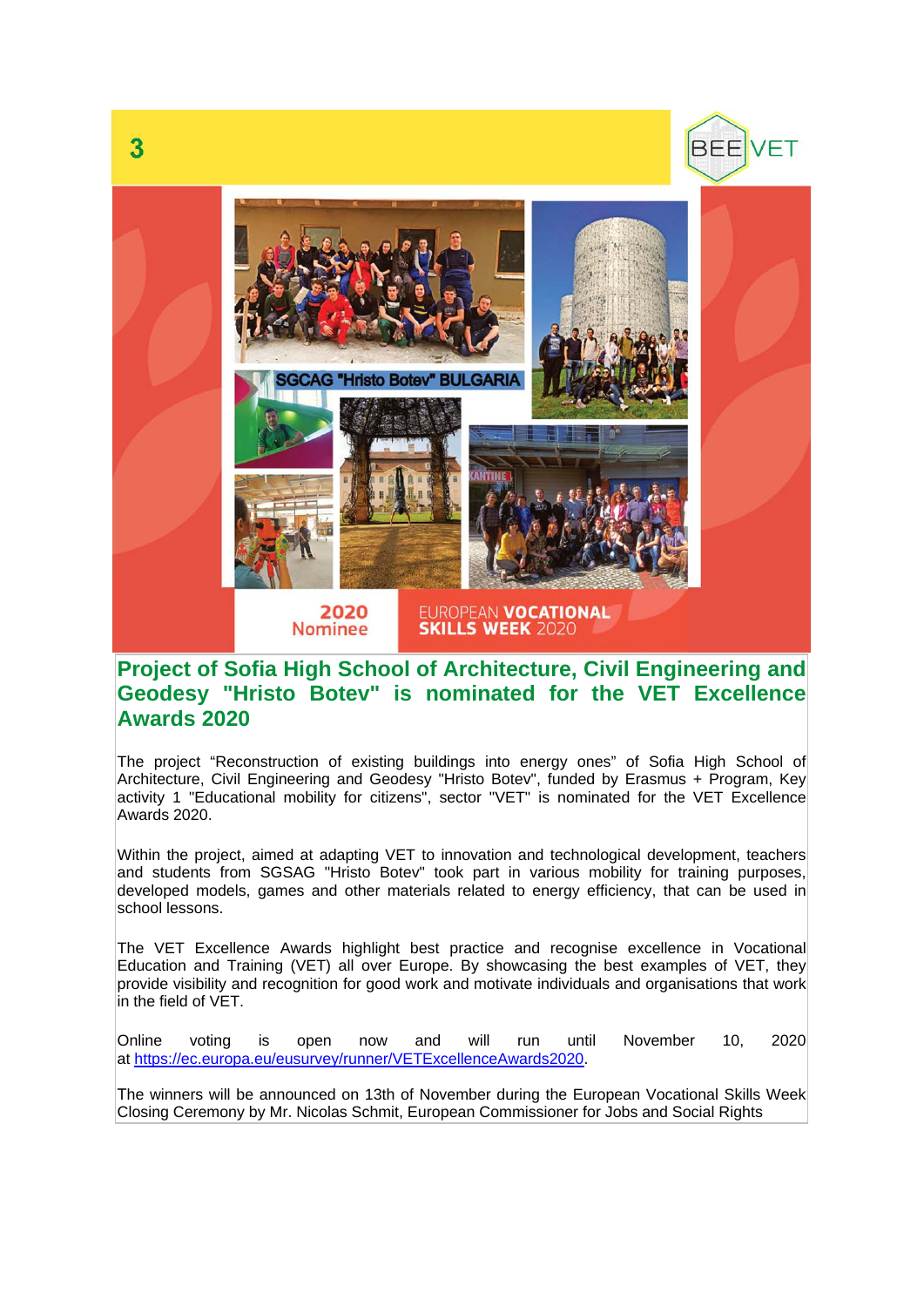

# EUROPEAN VOCATIONAL<br>SKILLS WEEK 2020

**European Vocational Skills Week 2020** 

09-13 November 2020



**BEF** 

#DiscoverYourTalent #EUVocationalSkills

#### **Еuropean Vocational Skills Week 2020**

The fifth edition of the European Vocational Skills Week will take place from 09 to 13 November 2020.

Еuropean Vocational Skills Week is an annual event when various persons and organizations showcase their achievements in the field of vocational education and training (VET). European Vocational Skills Week is a platform to make VET's potential more widely known, and an opportunity to exchange information and good practice across Europe and beyond.

The fifth edition of the Week is a 100% online event organised by the European Commission in cooperation with the German Presidency of the Council of the European Union. A series of partner activities will take place digitally across the EU. Anyone anywhere can join in these activities.

This year's theme is VET for Green and Digital Transitions, in line with the Commission priorities of a "European Green Deal" and a "Europe fit for the digital age".

You can become part of the European Vocational Skills Week by organizing or taking part in an event or activity, voting in the VET Excellence Awards or sharing your VET story to inspire others to discover their talent. Any event/activity taking place between March and December 2020 can apply to be an official partner event of European Vocational Skills Week.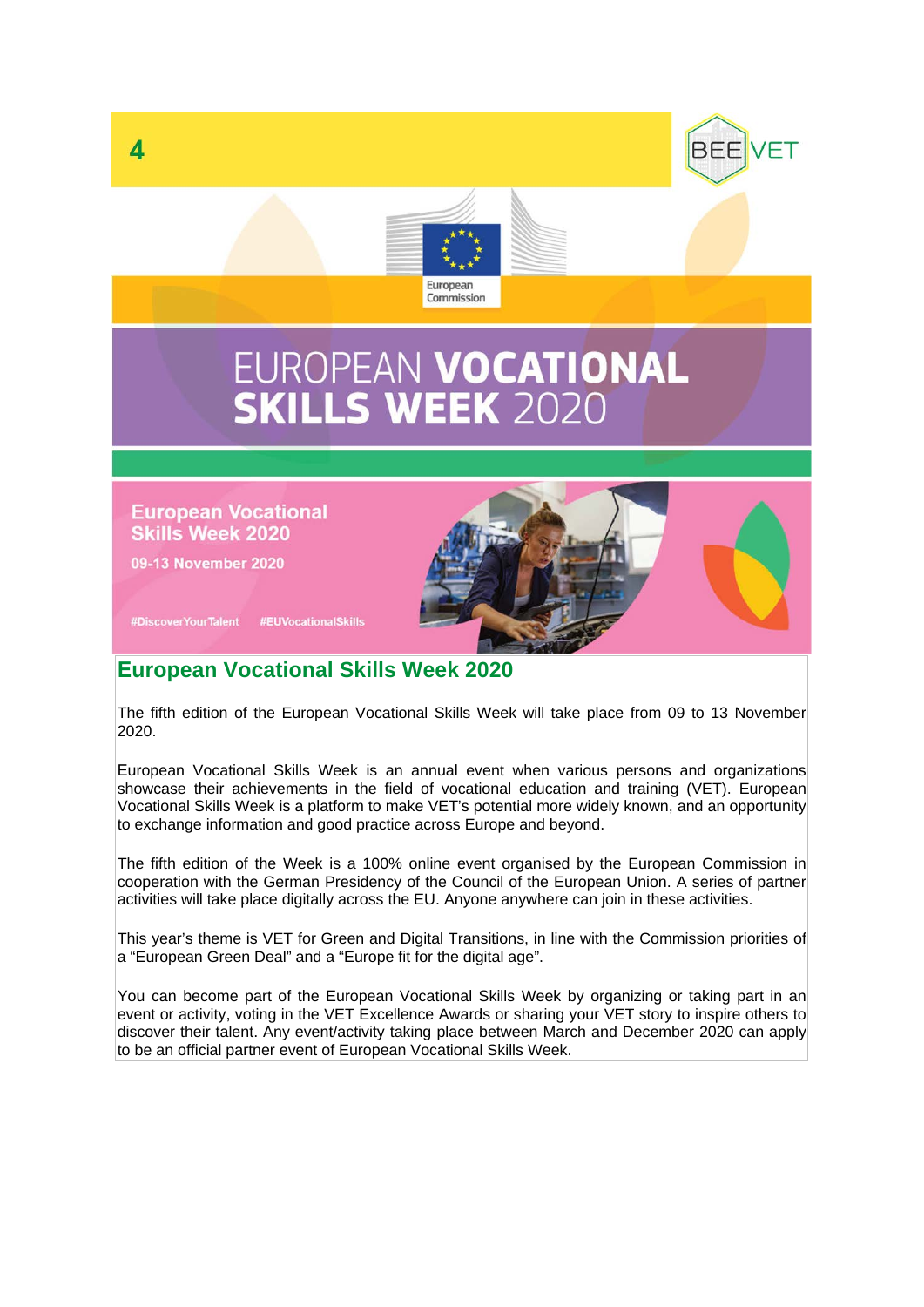

#### **How do air ions affect the quality of life?**

Baumit has launched the one-of-a-kind interior paint IonitColor, which activates the air in a natural way and multiplies the number of useful air ions that have a beneficial effect on health. Thus, it contributes to a healthy indoor climate.

How does this work?

lons have a positive effect on quality of life. The greater their number, the cleaner the air in the room. Ions attract fine dust, pollen and viruses and turn them into larger and heavier units that fall quickly to the floor and can no longer be inhaled.

The ions contribute to the antimicrobial surface of the walls and ceilings, which prevents the development of viruses and bacteria.

The application of Baumit YonitColor paint leads to a permanent increase in the number of air ions. Studies at the University Hospital in Freiburg confirm their positive impact.

Ions also lead to significant activation of those genes in humans that play an important role in the body's immunity. They strengthen his immune system and the body's resistance.